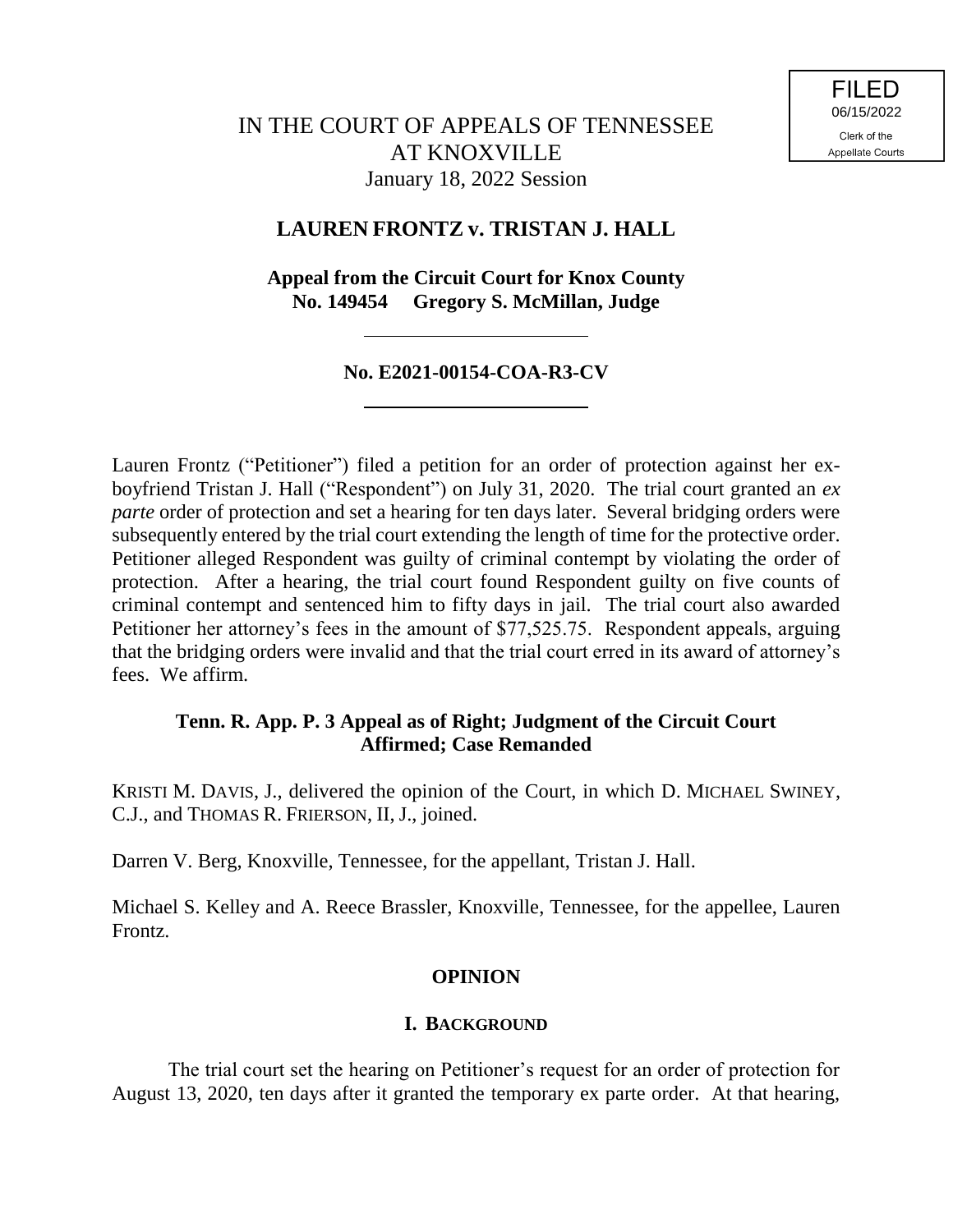Respondent's first attorney requested that the trial court postpone the case until a related criminal harassment matter against him was resolved, asserting among other things Respondent's Fifth Amendment right to remain silent. The trial court granted Respondent's request, entering a bridging order extending the order of protection until September 17, 2020.

Respondent's criminal harassment charge was dismissed on September 14, 2020. As found by the trial court, "on September 17, 2020, the ex parte order of protection was bridged to November 5, 2020. At counsels' request, the parties did not have a hearing. Counsel expressed that, by passing the case, they would have additional time to review phone records and conduct discovery." Five days later, Respondent filed a notice stating that he "has terminated [his] counsel . . . and intends to proceed *pro se* until new counsel is obtained."

On September 25, 2020, Respondent, acting pro se, filed three motions. The first requested "unfettered access to review the subpoenaed phone records of Petitioner and to obatin attorney/client work product in the possession of the court." The second stated that "Respondent is preparing to propound extensive discovery and pleadings regarding the mental and physical health of Petitioner," and asked the court to seal the record in this case. The third motion was "to dissolve Petitioner's ex parte order of protection for lack of good cause." The motions contained a notice setting them for hearing on October 16, 2020.

On October 9, 2020, Petitioner filed a motion for a protective order against Respondent's discovery requests and a motion for continuance of the November 5, 2020 hearing date "[s]o that the Petitioner may have an opportunity to answer any allowed discovery from the Respondent and allow the Respondent to answer any discovery requests from the Petitioner allowed by" the trial court. Respondent filed a response in opposition to these motions, and also asked the trial court to compel Petitioner to answer his discovery requests, vacate the temporary protective order, award him \$11,000 in attorney's fees, and order Petitioner to appear and show cause as to why she should not be held in contempt. Attached to Respondent's response was a copy of a complaint filed by him against Petitioner in Knox County Circuit Court, wherein he sued her for malicious prosecution, defamation, false imprisonment, and intentional infliction of emotional distress.

In late October of 2020, both parties hired new counsel. On November 4, 2020, the trial court conferred with new counsel via telephone. The trial court found as follows:

On November 4, 2020, the Court conducted a phone conference with Steve Sharp, (representing Mr. Hall) and Doug Toppenberg (representing Ms. Frontz). *Both parties were jointly seeking to continue the hearing set the following day. Counsel agreed* that the case would take an estimated four hours a*nd that they would work with the Court's assistant to find a trial day*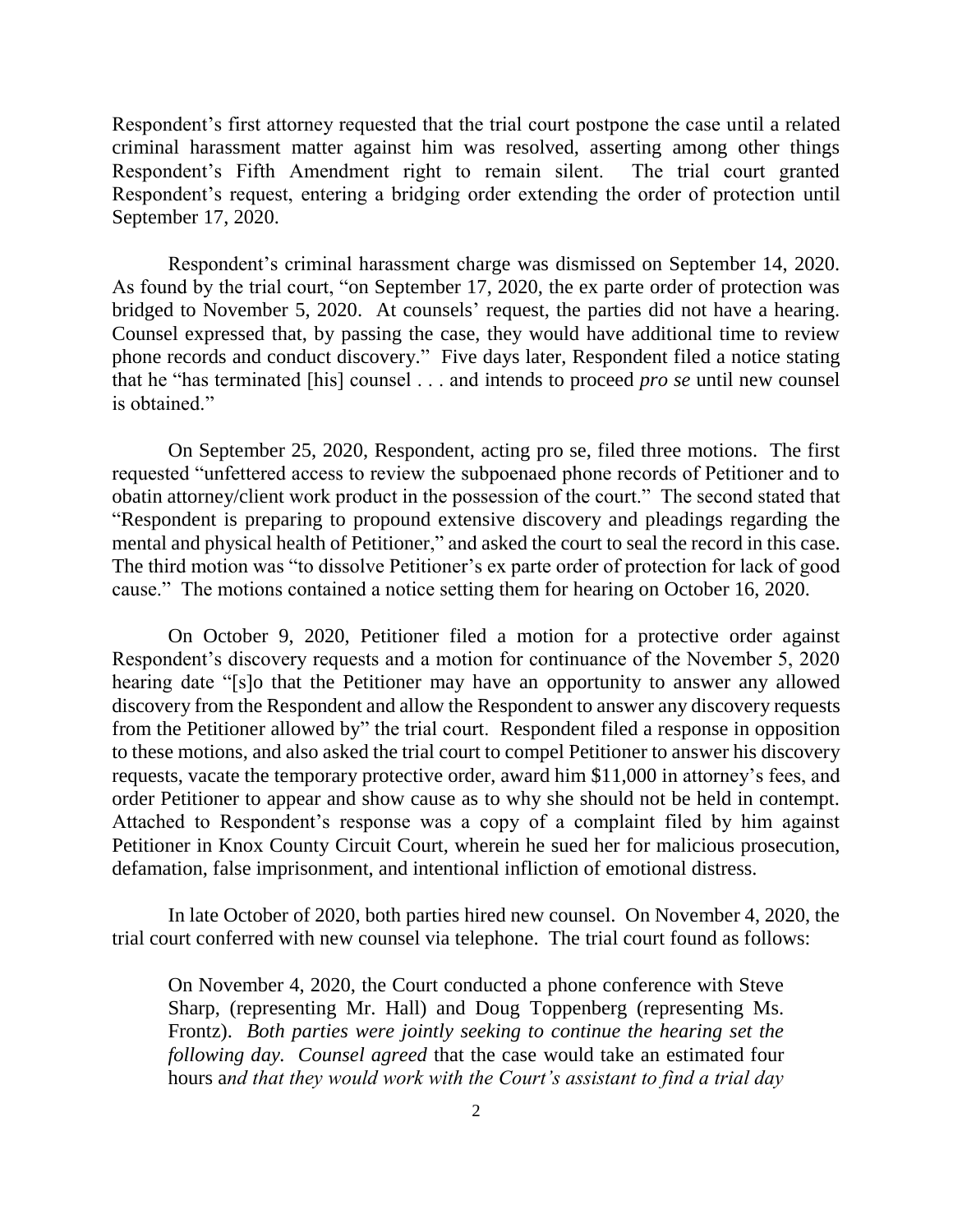*upon which to set the case*. The Court entered an order continuing the ex parte order of protection to a date "to be determined by counsel."

(Emphasis added). The trial court entered another bridging order on November 4, 2020 extending the order of protection and stating that "a hearing on the extension of this Order of Protection will be held on . . . to be determined by counsel."

Respondent's second counsel withdrew from representing him on November 23, 2020. The trial court's order granting the withdrawal states that "[t]his shall not delay any previously determined discovery dates or trial date." On November 30, 2020, the trial court entered an order denying Respondent's motion to dissolve the protective order, stating that "the Court finds that the issues raised in the motion to dissolve are factual in nature and will be addressed at the trial of this cause." The trial court also noted that

Petitioner's motion for continuance was denied and the matter remained upon the November 5, 2020 docket. Subsequent to this hearing, the November 5, 2020 hearing date *was continued by agreement on November 4, 2020*, and [c]ounsel were directed to be placed upon the Court's trial docket.

(Emphasis added). In early December, Respondent, acting pro se, filed four additional motions. On December 1, 2020, Respondent filed a motion to disqualify Petitioner's counsel; he shortly thereafter requested the trial court to disqualify her attorney's entire law firm. On December 4, 2020, Respondent filed a "motion to set an immediate trial date; or, in the alternative, dissolve the temporary (ex parte) order of protection."

On December 22, 2020, Petitioner filed a motion for an order to Respondent to show cause for why he should not be held in contempt for seven alleged violations of the order of protection. Petitioner alleged that Respondent directly sent her several emails stating, among other things, the following:

I don't know what's going on with your phone but read this and call your goddamn lawyers. I'm starting to get pissed . . .

You keep seeing people change everything because of me. The world changes when I get angry. Why is it so difficult? . . . How many more people should I destroy before you finally get it?

For you I will destroy worlds. No one will ever harm you or they will know wrath. Fuck your attorneys. Fuck everyone . . . Stop listening to [your attorney]. I make judges. I destroyed judges. [Your attorney] sold you on lies. He was never anything. I have much more power and control than he will ever have.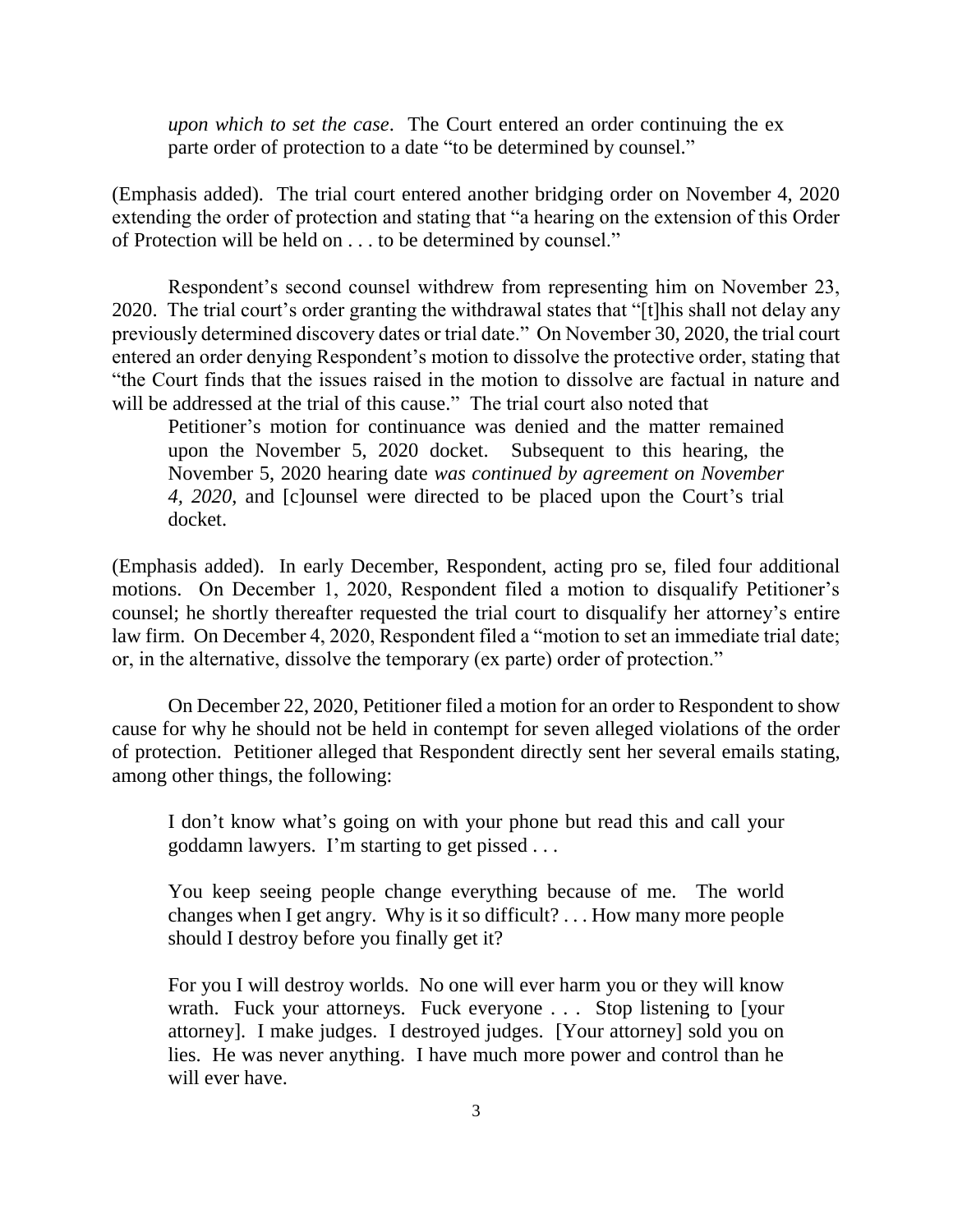Petitioner also alleged that Respondent sent her attorney emails that included the statements, "I have people watching. And I intentionally violated the order [of protection] to forewarn her. I don't care. As long as she's safe. You can send me to jail. . . I will burn this world if someone hurts her."

The trial court found as follows regarding what happened next:

On January 8, 2021, Attorney Darren Berg made his first appearance on behalf of [Respondent]. At the hearing, Mr. Berg informed the Court that he had been retained only two days earlier. *During the hearing, Mr. Berg withdrew* [*Respondent's*] *motion seeking an immediate trial date*. After discussion among the Court and counsel, it was determined that, due to Mr. Berg's recently having been retained, the uncertainty as to which motions were set, the fact that at least one motion was not ripe for hearing due to insufficient notice, and the fact that the show cause order had not been served, the best course of action would be to hear all pending motions on January 29, 2021.

\* \* \*

On January 29, 2021, the Court held a hearing pursuant to its rulings made as part of the hearing held on January 8, 2021. Neither counsel had timely noticed any of the matters they wished to be heard. Both parties had served their notices of hearing by mail, neglecting to add an additional three days as required for notice served by mail. Since neither party would waive the required notice, the Court could not hear the various matters.

\* \* \*

The Court then held a hearing [on February 5, 2021] on the alleged violations and found, beyond a reasonable doubt, that [Respondent] had violated the ex parte order of protection on five separate occasions and sentenced him to jail for a term of ten days for each violation, to be served consecutively. [Respondent] made a motion for release on bond while the contempt finding was appealed. That motion was granted.

The Court then called the underlying order of protection for hearing, at which point [Respondent] conceded that, since the Court had found (beyond a reasonable doubt) that [Respondent] had committed the acts for which he was convicted and that [Petitioner's] petition for an order of protection had been amended to include those allegations, he could not contest that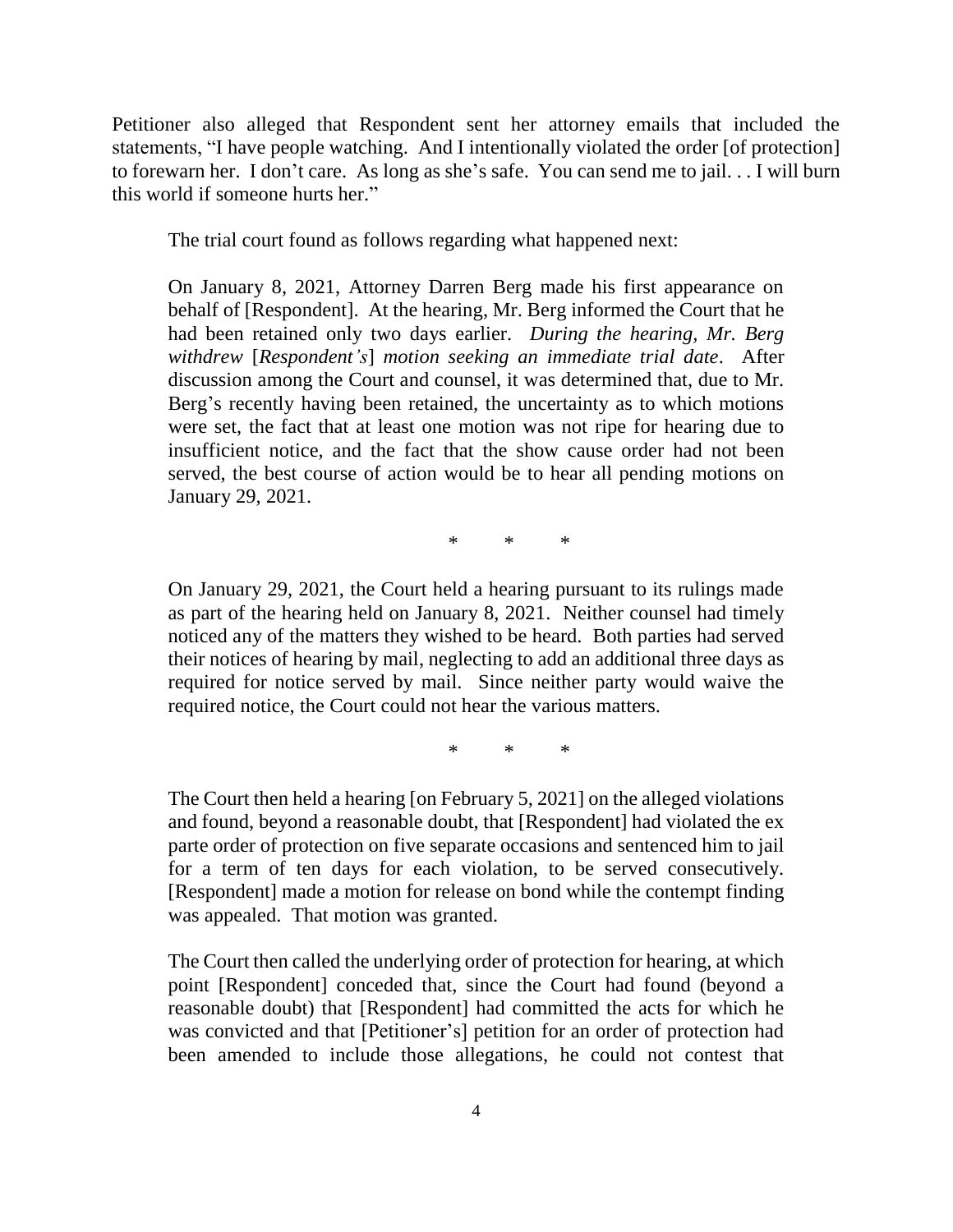[Petitioner] was entitled to an order of protection. A one-year order of protection was entered.

(Emphasis in original). The trial court indicated in the protective order that "the issue of attorney's fees for the underlying order of protection [is] reserved." Petitioner's counsel filed an affidavit of fees and expenses shortly thereafter. The trial court conducted a hearing on the issue of attorney's fees and expenses on March 19 and 23, 2021. In an extensive and detailed thirteen-page order, the court awarded Petitioner \$77,525.75 of her total requested amount of \$80,397.25.

### **II. ISSUES**

Respondent raises the following issues, as restated:

1. Whether the trial court's bridging order of protection entered November 4, 2020, is void for failing to specify a period of time it would remain in effect, and if so, whether Respondent's five counts of indirect criminal contempt for violating the protective order must be vacated.

2. Whether the trial court's "refusal to go forward" with a hearing on the merits of the case on December 11, 2020, should have resulted in termination of the case or dismissal for failure to prosecute.

3. Whether the trial court erred in its award of attorney's fees and expenses to Petitioner.

In her statement of the issues presented, Petitioner requests an award of her attorney's fees on appeal.

### **III. STANDARD OF REVIEW**

As stated by our Supreme Court,

In a non-jury case such as this one, appellate courts review the trial court's factual findings de novo upon the record, accompanied by a presumption of the correctness of the findings, unless the preponderance of the evidence is otherwise. *See* Tenn. R. App. P. 13(d); *Armbrister v. Armbrister*, 414 S.W.3d 685, 692 (Tenn. 2013). We review the trial court's resolution of questions of law de novo, with no presumption of correctness.

*Kelly v. Kelly*, 445 S.W.3d 685, 691-92 (Tenn. 2014).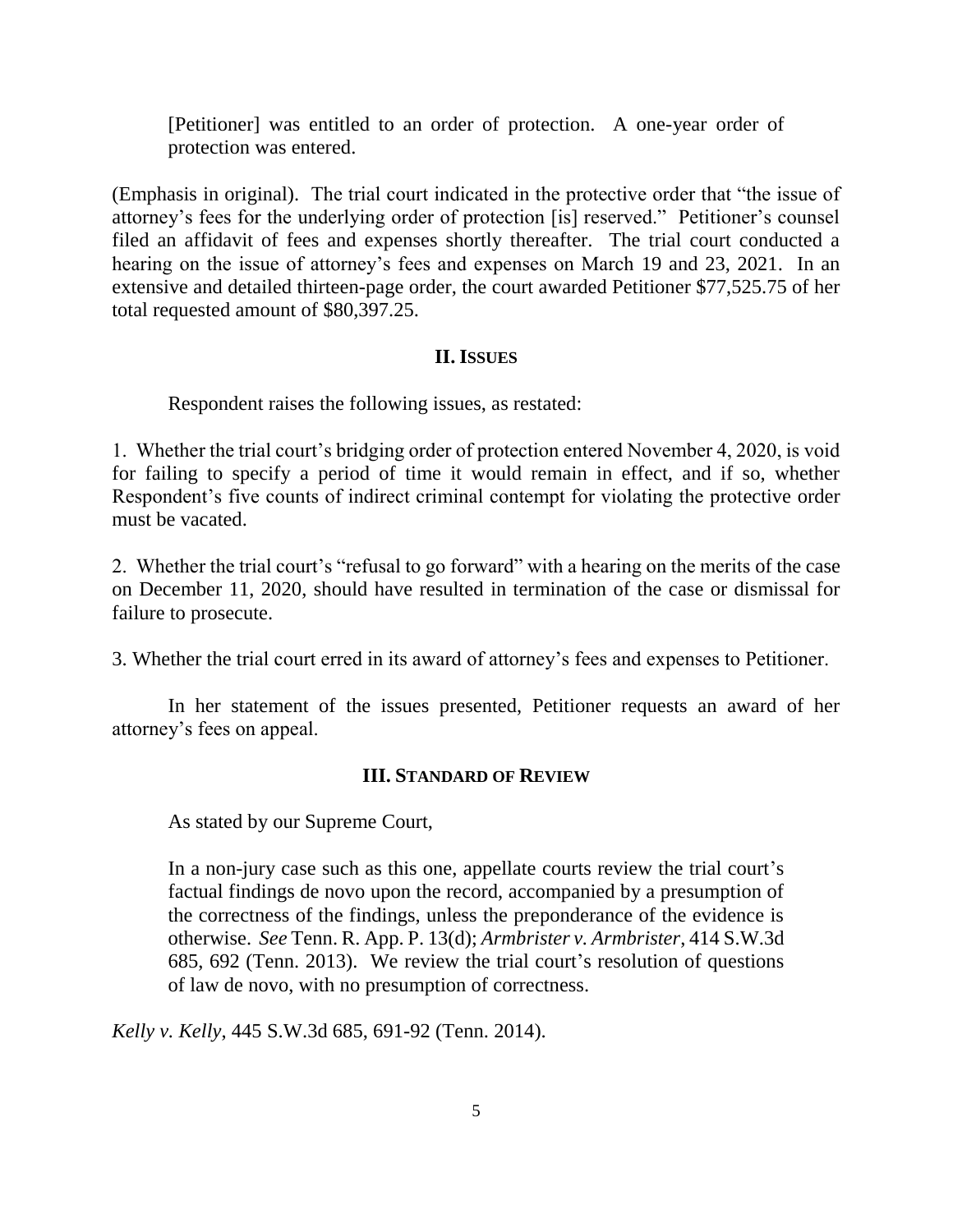"[A] determination of attorney's fees is within the discretion of the trial court." *Wright ex rel. Wright v. Wright*, 337 S.W.3d 166, 176 (Tenn. 2011). "Consequently, a trial court's award of fees will be upheld unless it has abused its discretion, 'meaning that it either applied an incorrect legal standard or reached a clearly unreasonable decision' resulting in an injustice." *House v. Estate of Edmondson*, 245 S.W.3d 372, 378 (Tenn. 2008) (quoting *Kline v. Eyrich*, 69 S.W.3d 197, 203-04 (Tenn. 2002)). "We presume that the trial court's discretionary decision is correct, and we consider the evidence in the light most favorable to the decision." *Wright*, 337 S.W.3d at 176 (citing *Henderson v. SAIA, Inc.*, 318 S.W.3d 328, 335 (Tenn. 2010)).

#### **IV. ANALYSIS**

#### **A. Order of Protection and Criminal Contempt**

The correctness of the trial court's criminal contempt findings against Respondent is not at issue on appeal. He admits in his brief that he "does not challenge the sufficiency of the evidence supporting the criminal contempt misdemeanor convictions." At the February 5, 2021 hearing, the parties announced an agreement for the trial court to enter an order of protection against Respondent. The following discussion took place:

THE COURT: The Court accepts the agreement of an agreed order of no contact, no communication, for a period of 11 months and 29 days. Today is February 5th. It will be in effect until February 4th of 2022. The Court is making no findings of fact.

[Petitioner's counsel]: Well, can I interrupt you? You're not making any findings of fact, but they are stipulating that they're not contesting our facts.

THE COURT: It's an agreed order; no contact, no communication. I don't know how to do it otherwise.

[Respondent's counsel]: *We're simply not contesting the facts, Your Honor*.

[Petitioner's counsel]: I would like to have that noted in the order that it is they are not contesting the allegations.

THE COURT: Okay. That would be the whole substance of an agreed order, is they're agreeing for a no contact, no communication going down; that they are saying we agree to it. That's the whole point. If they were contesting it, I would be having a hearing, and I would either grant it or deny it based on the facts and the determination of -- after I hear it.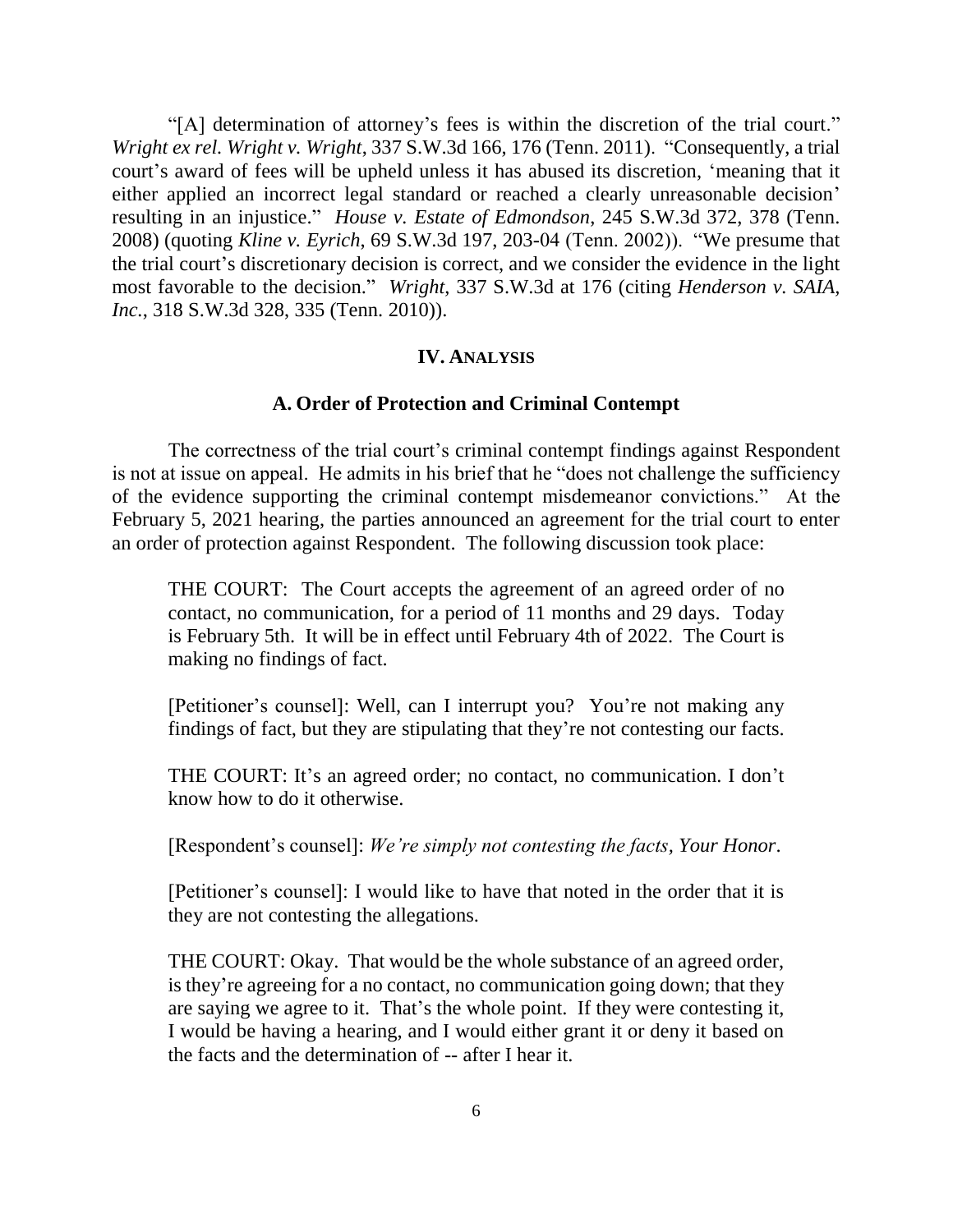(Emphasis added). As can be seen from the above, the trial court's order of protection entered after this hearing was agreed to and has not been contested by Respondent on appeal.

Respondent's argument is summarized in his brief as follows:

The November 4, 2020 Bridging Ex Parte Order of Protection (as well as the September 17, 2020 Bridging Ex Parte Order of Protection) is Void on its Face as it is Devoid of a New Hearing Date Within One Year or any other Period of Time in Violation of the Mandatory Provisions of the Statutes Governing the Same (Nov. 4, 2021); in the alternative, both Bridging Ex Parte Orders of Protection are Void or Voidable Based on a Violation of the Statutorily Required Mandate that Either the Respondent or His Counsel Agree to the Same; Therefore, the Court's Order, Finding Petitioner in Indirect Criminal Contempt of Court and Sentencing Him to Fifty (50) Days in Jail. . . . must be reversed and dismissed with prejudice.

(Capitalization in original). This argument was never raised by Respondent or presented to the trial court, and so it has been waived for failure to raise it below. Even if it were not waived, it is without merit because the record shows that each continuance, and the resulting bridging orders, were done either at Respondent's request or with his agreement and acquiescence.

Tennessee Code Annotated section 36-3-605 provides as follows regarding orders of protection:

(a) Upon the filing of a petition under this part, the courts may immediately, for good cause shown, issue an ex parte order of protection. An immediate and present danger of abuse to the petitioner shall constitute good cause for purposes of this section.

(b) Within fifteen (15) days of service of such order on the respondent under this part, a hearing shall be held, at which time the court shall either dissolve any ex parte order that has been issued, or shall, if the petitioner has proved the allegation of domestic abuse, stalking or sexual assault by a preponderance of the evidence, extend the order of protection for a definite period of time, not to exceed one (1) year, unless a further hearing on the continuation of such order is requested by the respondent or the petitioner; in which case, on proper showing of cause, such order may be continued for a further definite period of one (1) year, after which time a further hearing must be held for any subsequent one-year period. Any ex parte order of protection shall be in effect until the time of the hearing, and, if the hearing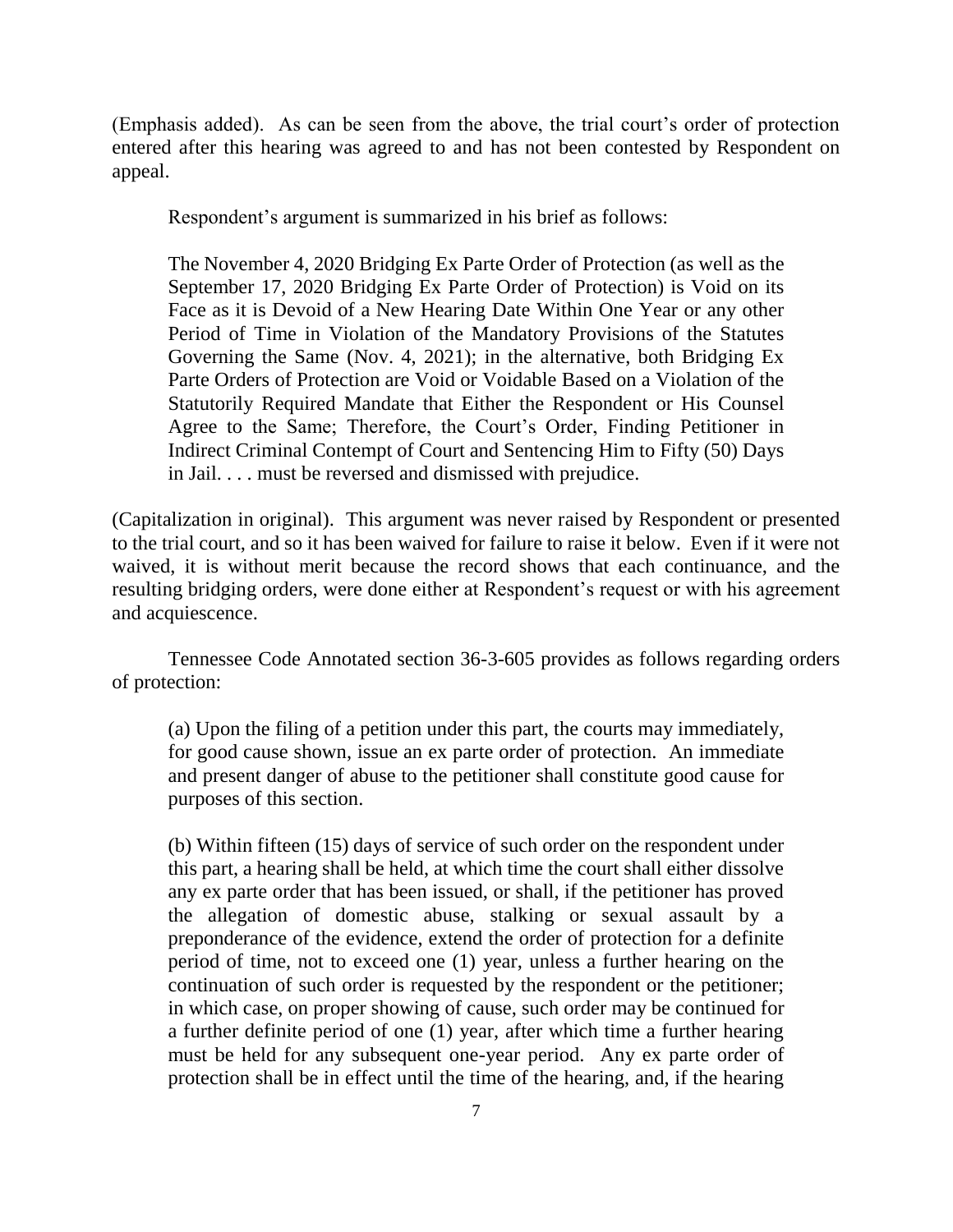is held within fifteen (15) days of service of such order, the ex parte order shall continue in effect until the entry of any subsequent order of protection issued pursuant to § 36-3-609. If no ex parte order of protection has been issued as of the time of the hearing, and the petitioner has proven the allegation of domestic abuse, stalking or sexual assault by a preponderance of the evidence, the court may, at that time, issue an order of protection for a definite period of time, not to exceed one (1) year.

Tennessee Code Annotated section 36-3-608 adds that "[a]ll orders of protection shall be effective for a fixed period of time, not to exceed one (1) year."

Our Supreme Court, construing a predecessor version of section 605, held "that the ten [currently fifteen-]day hearing requirement<sup>1</sup> is merely a limitation on the duration of the *ex parte* order and not a limitation on jurisdiction," stating:

we find that the ten [currently fifteen-]day requirement modifies or refers solely to the *ex parte* order and not the trial court's jurisdiction. The legislature apparently inserted this requirement to insure a prompt hearing to determine the validity and necessity of the *ex parte* relief. When a trial court fails to set a hearing within ten [now fifteen] days, the *ex parte* order expires and the case assumes the posture of a case where no *ex parte* order of protection has been issued.

*Kite v. Kite*, 22 S.W.3d 803, 806 (Tenn. 1997). In *Luker v. Luker*, 578 S.W.3d 450, 460 (Tenn. Ct. App. 2018), this Court discussed the fifteen-day requirement and the effect of a party's discovery request in an *ex parte* protective order case, stating as follows:

The 15 day limit for *ex parte* orders of protection under the Domestic Abuse Act and *Kite* is, in our judgment, designed to protect a respondent and not a petitioner. As stated by our Supreme Court in *Kite*, "[t]he prompt hearing requirement limits the potential for abuse by protecting respondents from possible ongoing frivolous or retaliatory *ex parte* protective orders." *Kite*, 22 S.W.3d at 806. After all, upon service of an *ex parte* order of protection, a petitioner already has what he or she wants—immediate court ordered protection from the alleged offender. "The legislature apparently inserted this requirement to insure a prompt hearing to determine the validity and necessity of the *ex parte* relief." *Id*. Therefore, the statutory dissolution of that *ex parte* order after 15 days serves to help only a respondent by expediting the matter and allowing him or her to bring a speedy resolution of the petition. We, however, see no barrier under the Domestic Abuse Act to

l

 $<sup>1</sup>$  The statute was later amended to increase the ten-day requirement to fifteen days.</sup>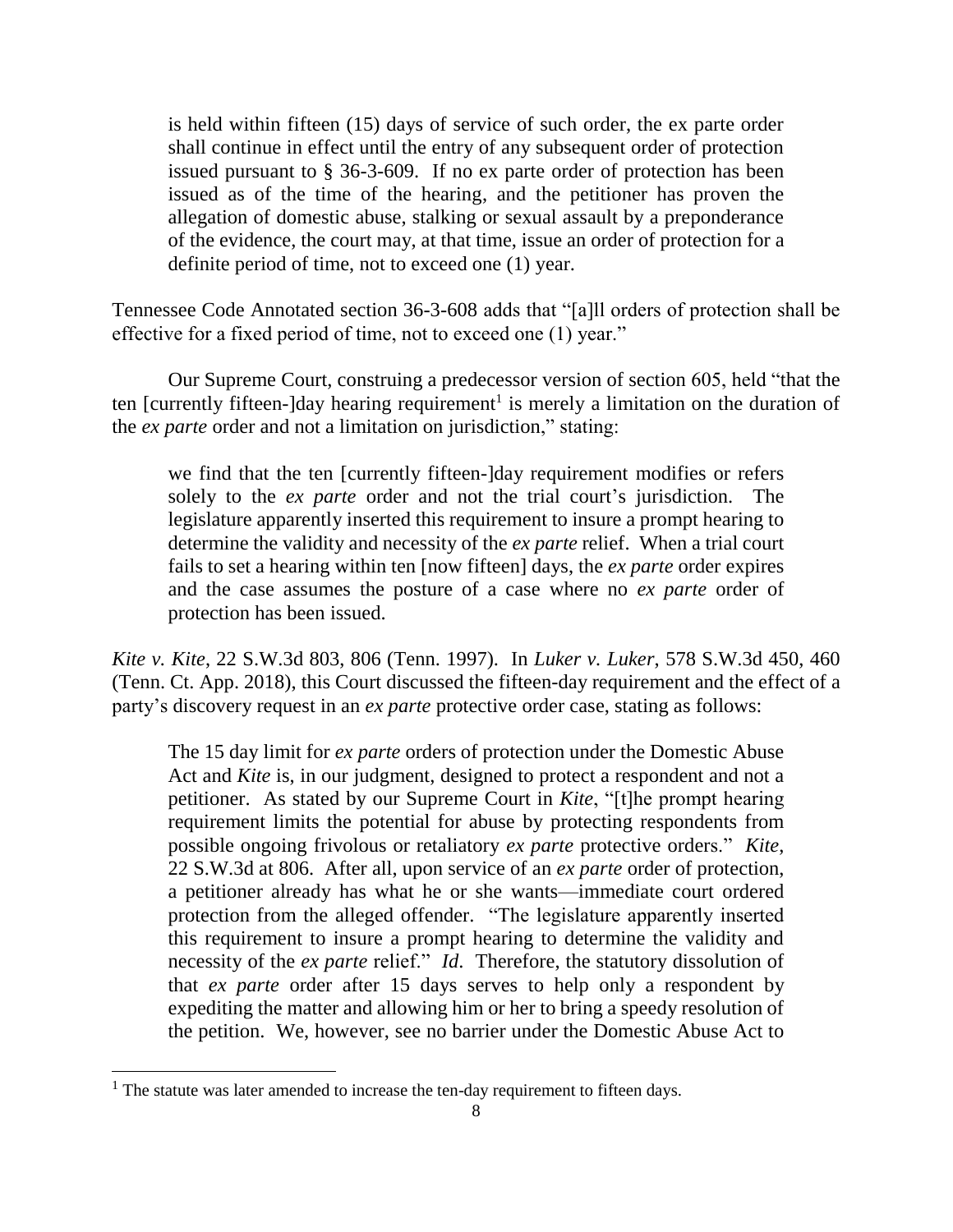a respondent, such as in this case, requesting that the hearing be put off for some definite and limited period of time so he or she can request reasonable discovery, subject to the trial court's management, with the proviso that the *ex parte* order of protection remains in place until that hearing. . . . Consistent with the Domestic Abuse Act and *Kite*, it is only a respondent who has the ability to request that the hearing be postponed to allow for discovery with the *ex parte* order of protection remaining in effect. A petitioner cannot extend the *ex parte* order of protection beyond the 15 day limit by requesting discovery. However, if the 15 day period is extended and the *ex parte* order remains in effect because of a request for discovery by a respondent, a petitioner likewise is allowed reasonable discovery as determined by a trial court in its discretion.

#### *Luker*, 578 S.W.3d at 460 (brackets in original).

In *Swonger v. Swonger*, No. E2015-01130-COA-R3-CV, 2016 WL 1730732 (Tenn. Ct. App. Apr. 28, 2016), this Court addressed a situation where the trial court entered a default judgment granting a permanent, open-ended order of protection against a respondent. We concluded that "the trial court lacked statutory authority to issue a permanent, open-ended order of protection in this case," stating that "[p]ursuant to this Court's construction of this statutory section [Tenn. Code Ann. § 36-3-605,] at a hearing following entry of an ex parte order of protection, a trial court has only two options: (1) to dissolve the ex parte order of protection; or (2) to extend the order of protection for a definite period not to exceed one year." *Swonger*, 2016 WL 1730732, at \*5.

Respondent cites the above-discussed authorities to argue on appeal that the November 4, 2020 bridging order was void on its face because, he asserts, the trial court's statement that "a hearing on the extension of this Order of Protection will be held on . . . to be determined by counsel" renders it a "permanent, open-ended order of protection." Respondent did not raise this objection with the trial court. There is no indication in the record that he ever argued that the bridging order was void for any reason. The jurisdiction of this Court is "appellate only," *Peck v. Tanner*, 181 S.W.3d 262, 265 (Tenn. 2005) (quoting Tenn. Code Ann.  $\S$  16-4-108(a)(1)), and "[a]ppellate jurisdiction necessarily implies that the issue has been formulated and passed upon by the trial court." *Houston v. Scott*, No. E2010-01660-COA-R3-CV, 2012 WL 121104, at \*5 (Tenn. Ct. App. Jan. 17, 2012). Consequently, "[u]nder Tennessee law, issues raised for the first time on appeal are waived." *Black v. Blount*, 938 S.W.2d 394, 403 (Tenn. 1996).

Moreover, the trial court entered several orders expressly memorializing and noting Respondent's agreement to the extensions of time and bridging orders. Regarding its telephonic conference on November 4, 2020, the trial court found that "[b]oth parties were jointly seeking to continue the hearing set the following day. Counsel agreed that the case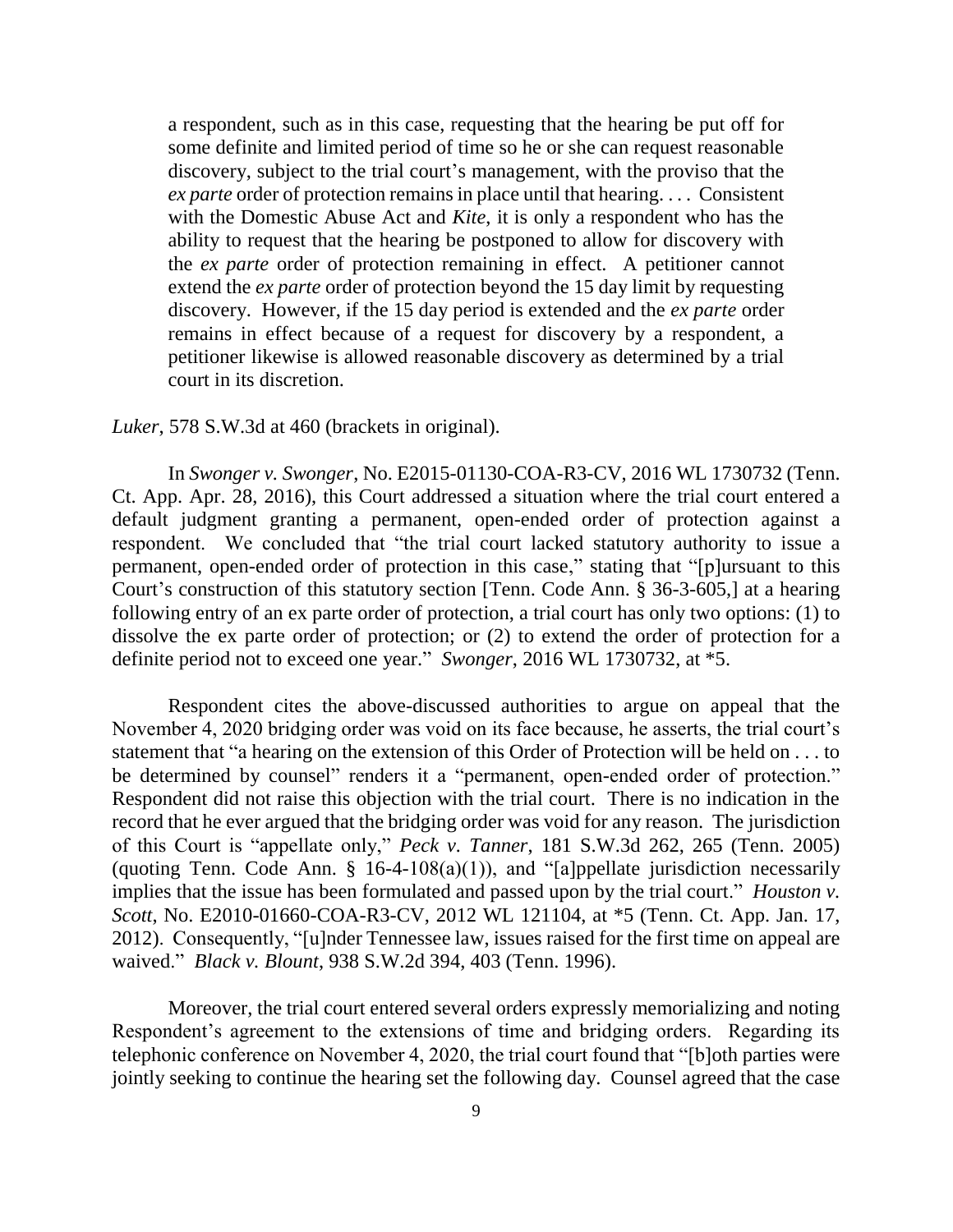would take an estimated four hours and that they would work with the Court's assistant to find a trial day upon which to set the case." In its order denying Petitioner's request for a continuance, the trial court stated, "the November 5, 2020 hearing date was continued by agreement on November 4, 2020." In a third order, the court noted that "[o]n January 8, 2021, Attorney Darren Berg made his first appearance on behalf of [Respondent]. . . . During the hearing, Mr. Berg withdrew [Respondent's] motion seeking an immediate trial date." Respondent's agreement and acquiescence to the entry of the bridging orders is thus well documented and established in the technical record.

In *Hall v. Hall*, another case cited and relied upon by Respondent, the Court addressed an *ex parte* order of protection extended by a bridging order and the trial court's apparent failure to hold a hearing within the time allotted by statute, stating as follows:

The 2005 *ex parte* order of protection was extended once through an agreed bridging order entered on September 15, 2005, with an agreed hearing date set for November 17, 2005. The record contains no indication of a November 17, 2005 hearing, and by statute, the 2005 *ex parte* order would have expired on that hearing date *without further agreement by the parties* or demonstrated proof of Father's allegations.

*Hall v. Hall*, No. E2013-02227-COA-R3-CV, 2014 WL 4536650, at \*1 (Tenn. Ct. App. Sept. 15, 2014) (emphasis added). The clear implication of the above statement is that there is no problem with the parties agreeing to extend the time for an *ex parte* protective order. Contrary to the situation in *Hall*, in this case the trial court did not fail to meet the time requirements imposed by the applicable statutory scheme, nor did the court act in any dilatory way at all.

Respondent also argues on appeal that the trial court should have dismissed this action with prejudice for failure to prosecute, despite his admission that he never asked the trial court for such relief. This argument is similarly entirely without merit.

#### **B. Award of Attorney's Fees**

The trial court's award to Petitioner of \$77,525.75 in attorney's fees is authorized by Tenn. Code Ann. § 36-3-617(a)(1), which provides in pertinent part:

Notwithstanding any other law to the contrary, no domestic abuse victim . . . shall be required to bear the costs, including any court costs, filing fees, litigation taxes or any other costs associated with the filing, issuance, registration, service, dismissal or nonsuit, appeal or enforcement of an ex parte order of protection, order of protection, or a petition for either such order . . . . If the court, after the hearing on the petition, issues or extends an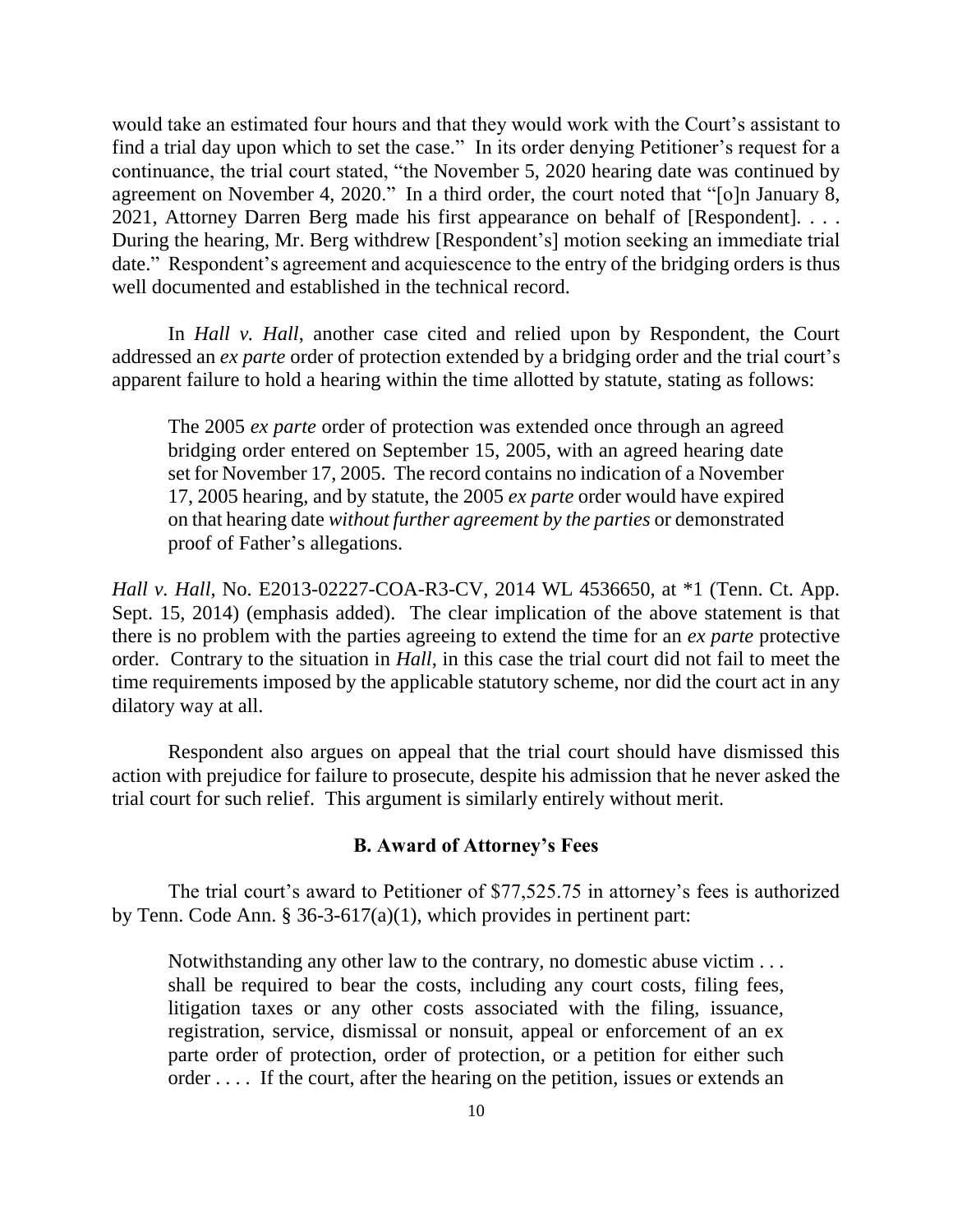order of protection, all court costs, filing fees, litigation taxes and attorney fees shall be assessed against the respondent.

Respondent's argument that the attorney's fees award was unwarranted is grounded in his assertion that "no hearing was held on the order of protection and the trial court made no findings of fact on the underlying order of protection." But there was a hearing. It occurred on February 5, 2021, and the transcript is in the record. The trial court stated that "[t]he Court . . . called the underlying order of protection for hearing, at which point [Respondent] conceded that, since the Court had found (beyond a reasonable doubt) that [Respondent] had committed the acts for which he was convicted and that [Petitioner's] petition for an order of protection had been amended to include those allegations, he could not contest that [Petitioner] was entitled to an order of protection." The hearing was short because Respondent agreed to the protective order and stipulated to the facts as alleged by Petitioner. Because there was a hearing that resulted in the issuance or extension of an order of protection, the trial court correctly applied the mandate of Tenn. Code Ann. § 36-  $3-617(a)(1)$  in awarding attorney's fees.

Respondent briefly states, without elaboration or argument, that the award of fees was excessive. The trial court heard and considered this issue at length in a hearing lasting two days. Respondent had the opportunity to fully explore the reasonableness of the fee request and supporting proof, including cross-examining Petitioner's counsel. In its order granting \$77,525.75 of the requested \$80,397.25 in fees, the trial court aptly stated that "[t]he case was quite prolonged, and a timeline of events within the case is necessary to establish the length and complexity of the case." The court then recited seven pages of procedural history, in an apparent attempt to explain how what should have been a relatively simple order of protection case resulted in more than eighty thousand dollars in legal fees charged to Petitioner. Our distillation of this history in Section I above does not include a number of other issues and skirmishes not directly relevant to the issues presented on appeal.

It is apparent that the trial court carefully considered the attorney's fees affidavit in painstakingly granular detail, applying the appropriate factors in considering the reasonableness of the fees. The court disallowed some eighteen specific line items in the affidavit and timekeeping records for time expended that it found to be inappropriate or non-compensable. We find no abuse of discretion in the trial court's award of attorney's fees and costs.

Petitioner asks for attorney's fees on appeal. In *New v. Dumitrache*, 604 S.W.3d 1, 21-22 (Tenn. 2020), the Supreme Court interpreted and applied Tenn. Code Ann. § 36-3- 617, stating: